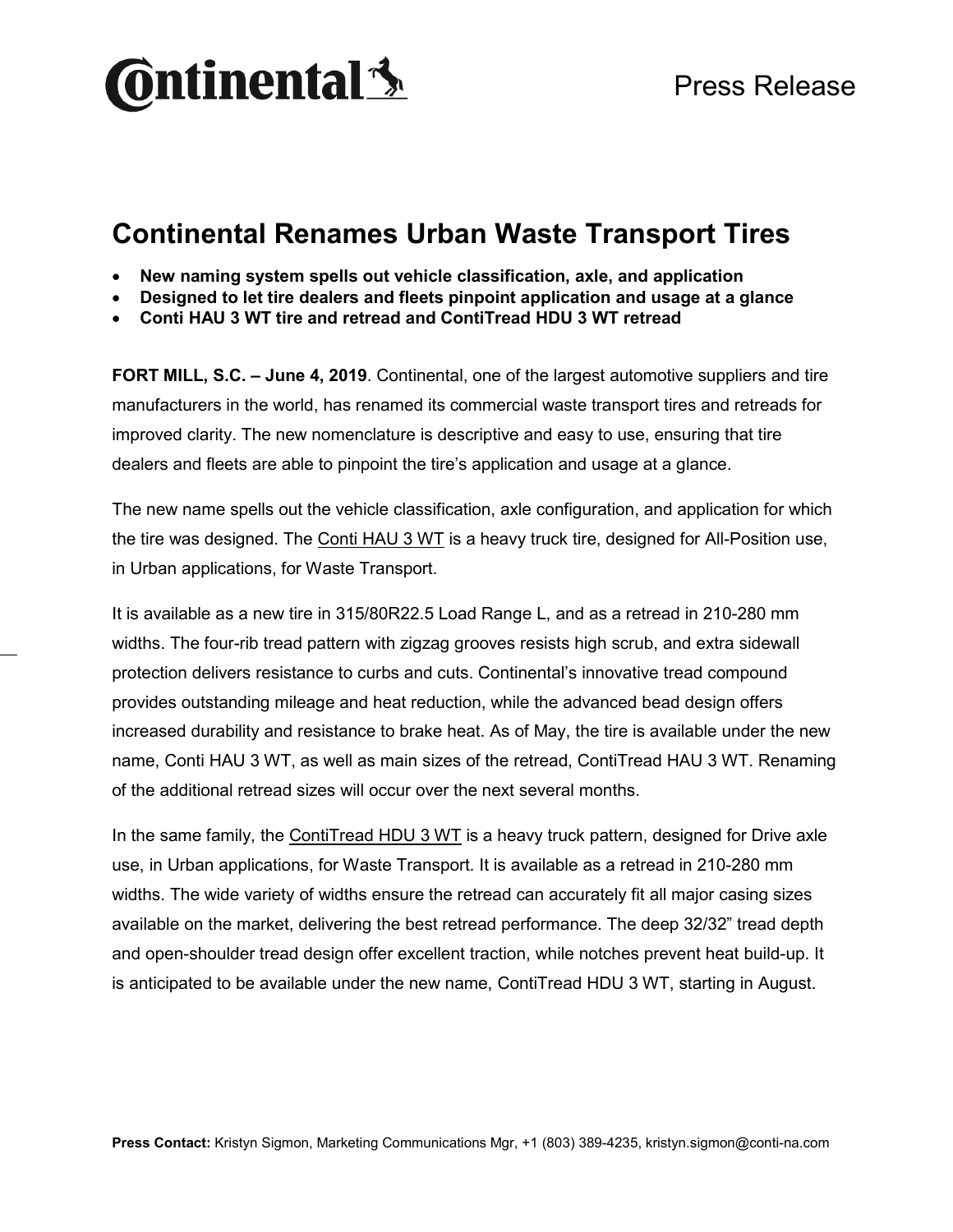## **Ontinental** \$

[Roll Off Systems,](https://www.continental-truck.com/truck/news/testimonials/cityservice) a waste transportation company in Statham, Ga., is using all Continental tires and retreads on their fleet of urban waste front-loaders and construction roll-offs. The fleet maintenance manager said he prefers the Continental waste transport tires because they are durable, he can retread them multiple times, and they are easy to repair. "The quality of the tire is excellent, both new and for retreadability. We don't have sidewalls blown out, we don't have tire failures. We typically get two retreads on a casing," he pointed out. "What impresses me the most is the service we get out of them, their durability, and that they're easy to repair."

One of the largest automotive suppliers and tire manufacturers in the world, Continental develops pioneering technologies to make fleets safer, more efficient, and more connected. With innovative tire technology and digital fleet solutions, Continental optimizes tire lifecycle management to deliver the Lowest Overall Driving Cost.

[>> Click here to download photos](https://conti-na.sharefile.com/d-sbbcbbfa06fa4181b)

# # #